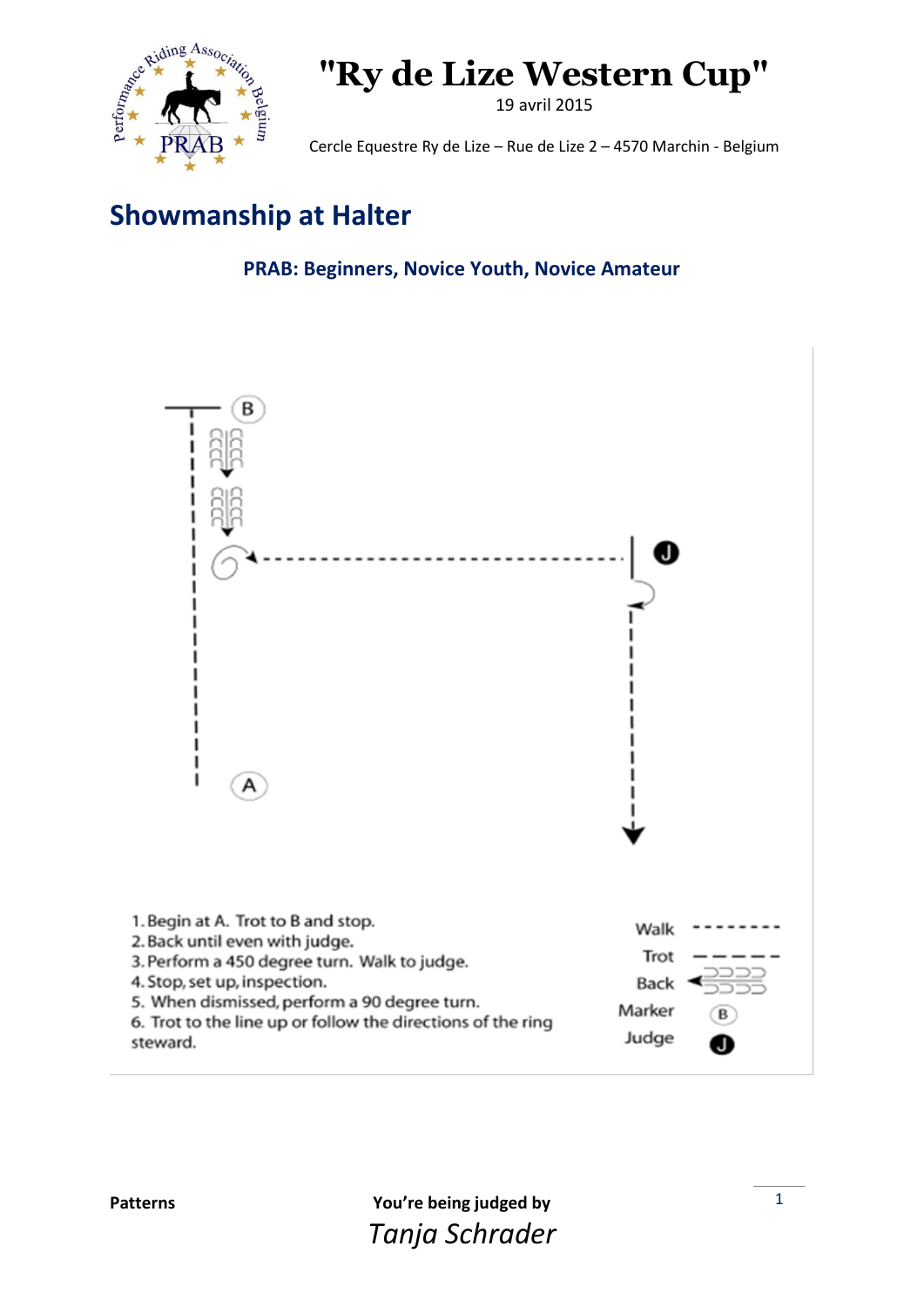

19 avril 2015

Cercle Equestre Ry de Lize – Rue de Lize 2 – 4570 Marchin - Belgium

### **Showmanship at Halter**

#### **PRAB: Youth & Amateur**



Follow the instructions of your ring steward.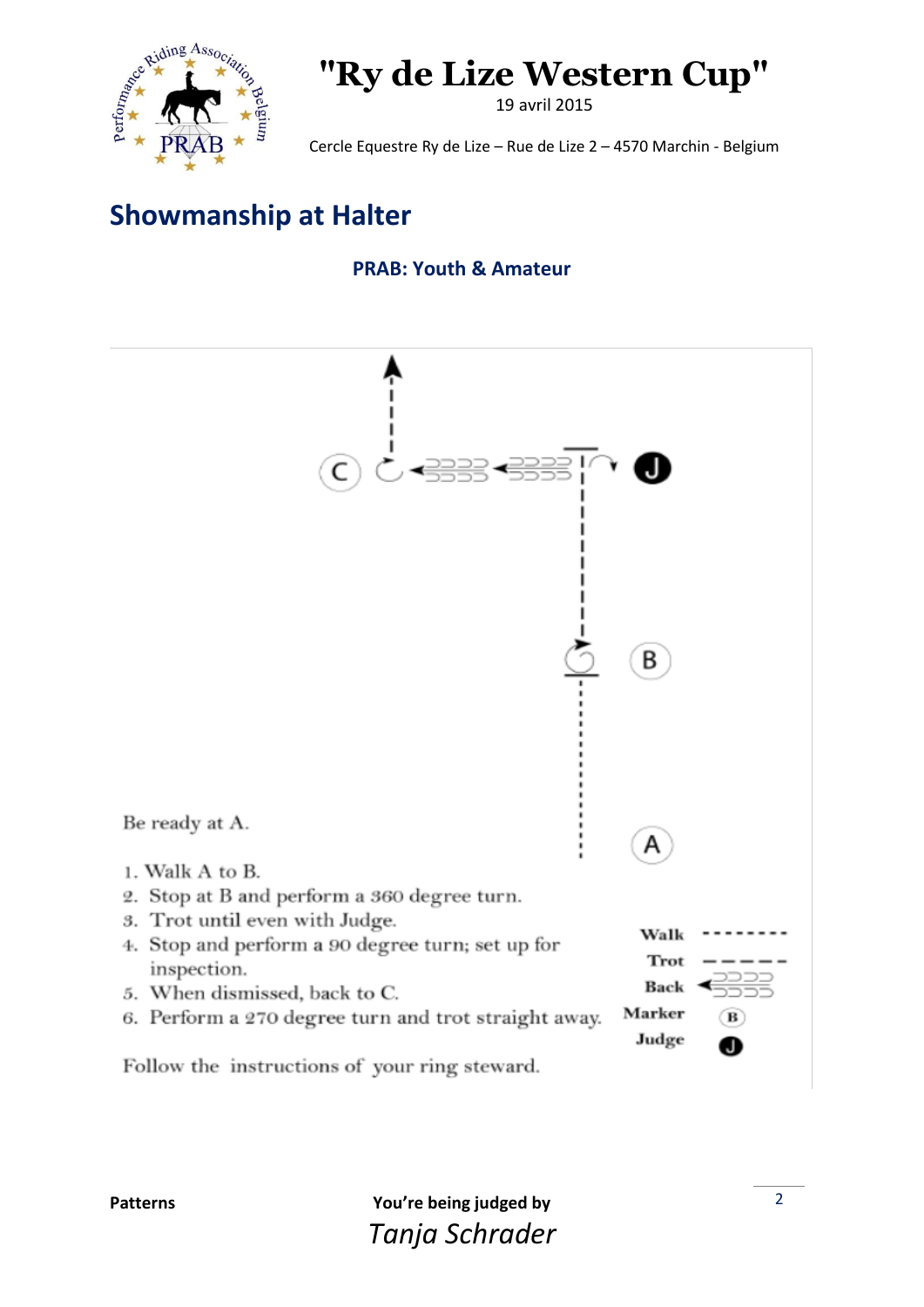

19 avril 2015

Cercle Equestre Ry de Lize – Rue de Lize 2 – 4570 Marchin - Belgium

### **Western Horsemanship**

### **PRAB: Walk & Jog**



| Be ready at A WITHOUT STIRRUPS                                | Walk                |           |
|---------------------------------------------------------------|---------------------|-----------|
| 1. Jog from A to B.                                           | Jog                 |           |
| 2. Jog a circle to the right at B.<br>5. Extend the jog to C. | <b>Extended Jog</b> |           |
| 4. Walk from C to D and pick up your stirrups                 | Lope                |           |
| while walking.                                                | <b>Leg Yield</b>    | +++++++++ |
| $\log$ to E.<br>5.<br>6. Stop at E and back one horse length  | <b>Lead Change</b>  |           |
|                                                               | Back                | 6555      |
| Retire to the rail or line up at a jog.                       | Marker              | в         |
|                                                               | <b>Sidepass</b>     |           |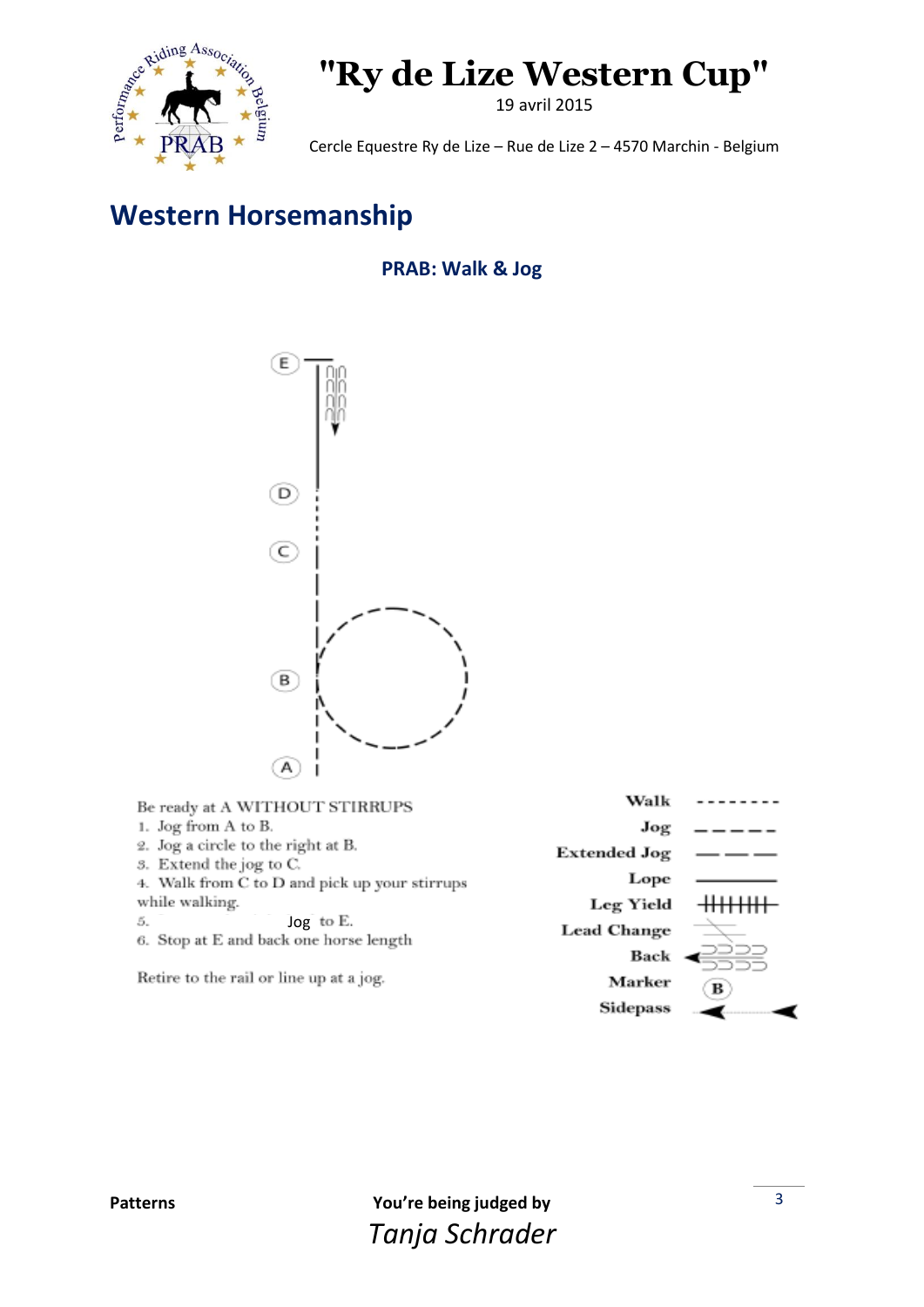

19 avril 2015

Cercle Equestre Ry de Lize – Rue de Lize 2 – 4570 Marchin - Belgium

### **Western Horsemanship**

**PRAB: Beginners, Novice Amateur, Novice Youth**



| Be ready at A WITHOUT STIRRUPS                                            | Walk                |   |
|---------------------------------------------------------------------------|---------------------|---|
| 1. Jog from A to B.                                                       | Jog                 |   |
| 2. Jog a circle to the right at B.<br>5. Extend the jog to C.             | <b>Extended Jog</b> |   |
| 4. Walk from C to D and pick up your stirrups                             | Lope                |   |
| while walking.                                                            | <b>Leg Yield</b>    |   |
| 5. Lope on the right lead to E.<br>6. Stop at E and back one horse length | <b>Lead Change</b>  |   |
|                                                                           | Back                |   |
| Retire to the rail or line up at a jog.                                   | Marker              | в |
|                                                                           | <b>Sidepass</b>     |   |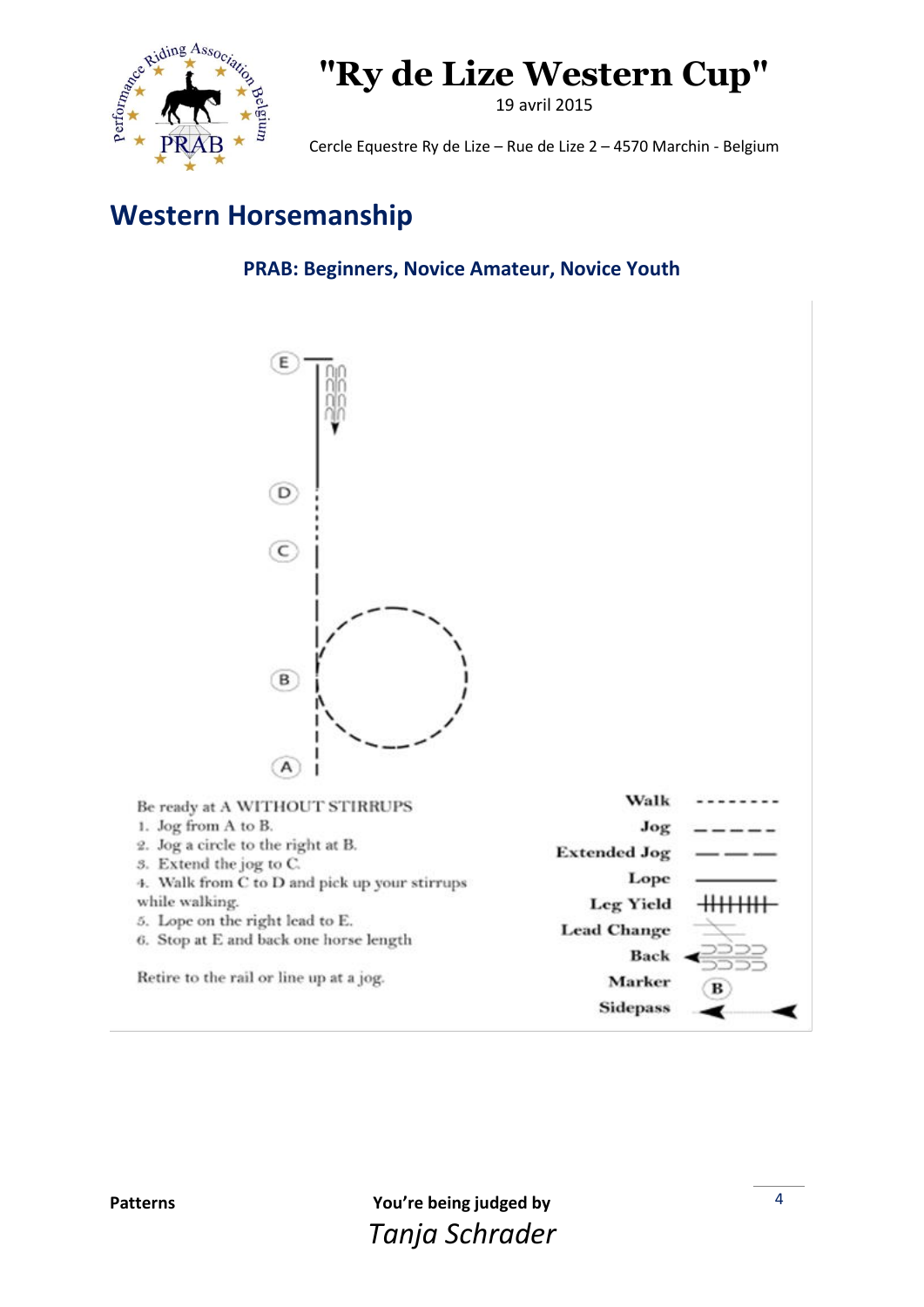

19 avril 2015

Cercle Equestre Ry de Lize – Rue de Lize 2 – 4570 Marchin - Belgium

### **Western Horsemanship**

#### **PRAB: Youth & Amateur**

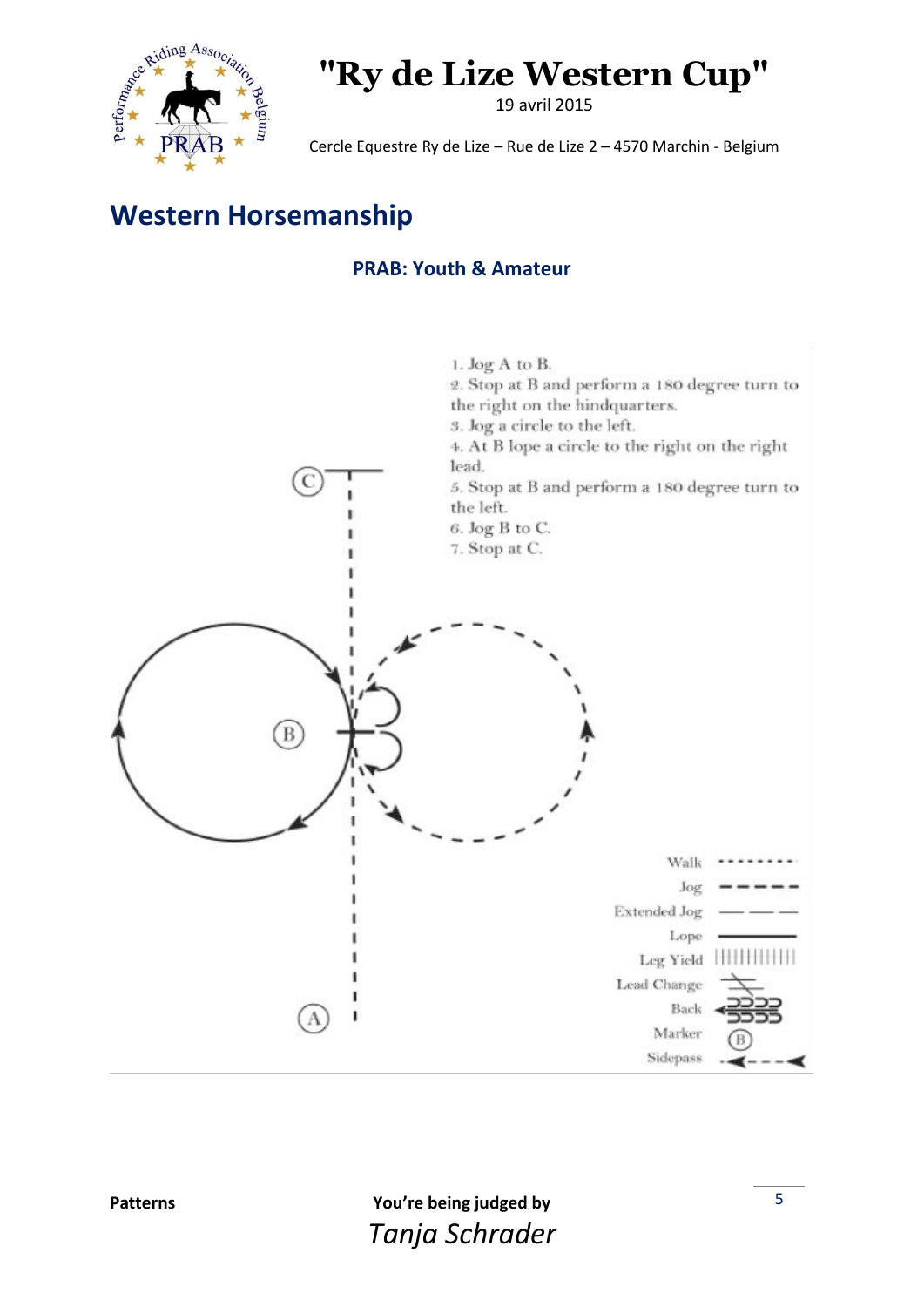

19 avril 2015

Cercle Equestre Ry de Lize – Rue de Lize 2 – 4570 Marchin - Belgium

### **Trail in hand**

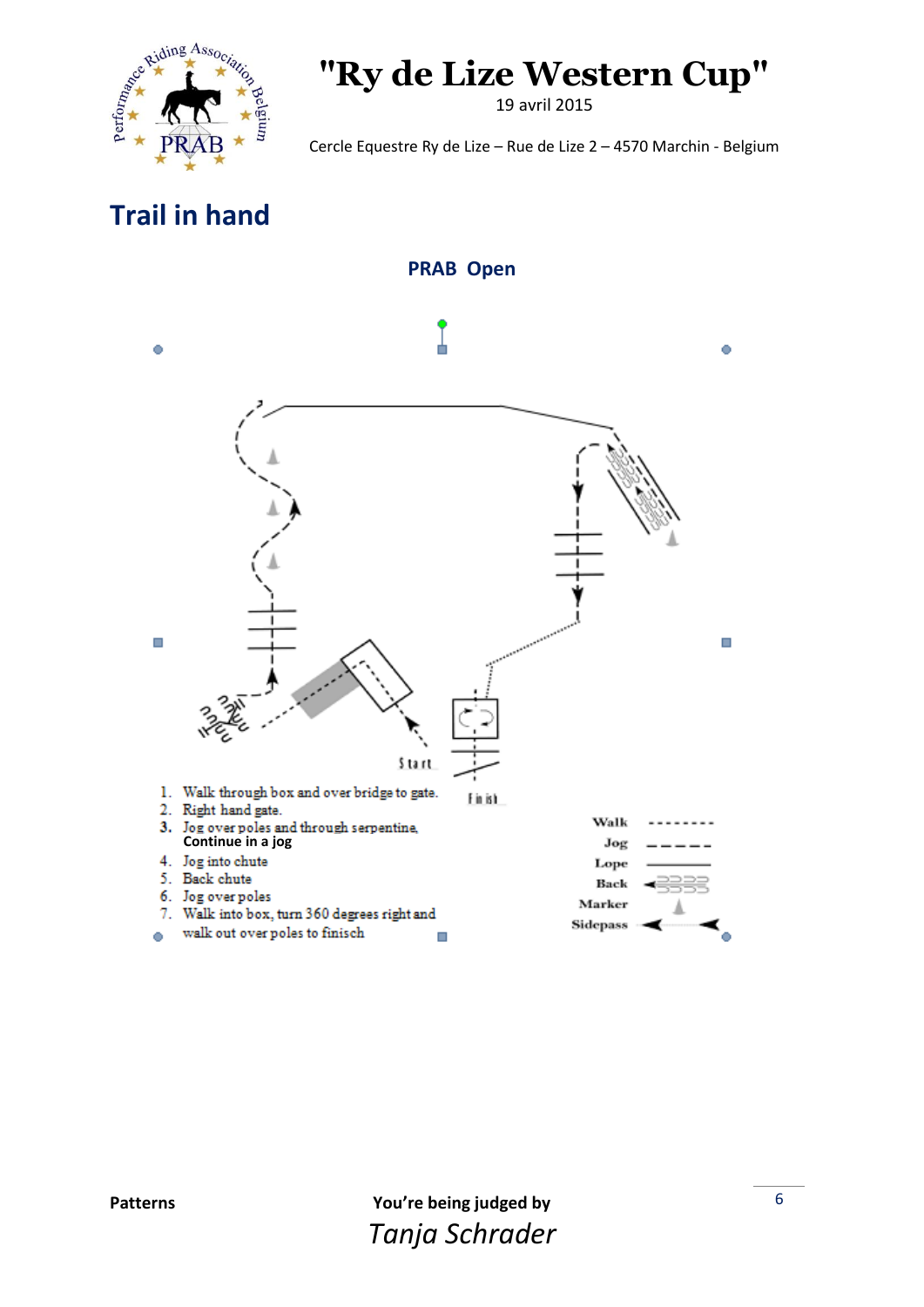

19 avril 2015

Cercle Equestre Ry de Lize – Rue de Lize 2 – 4570 Marchin - Belgium

**Trail**



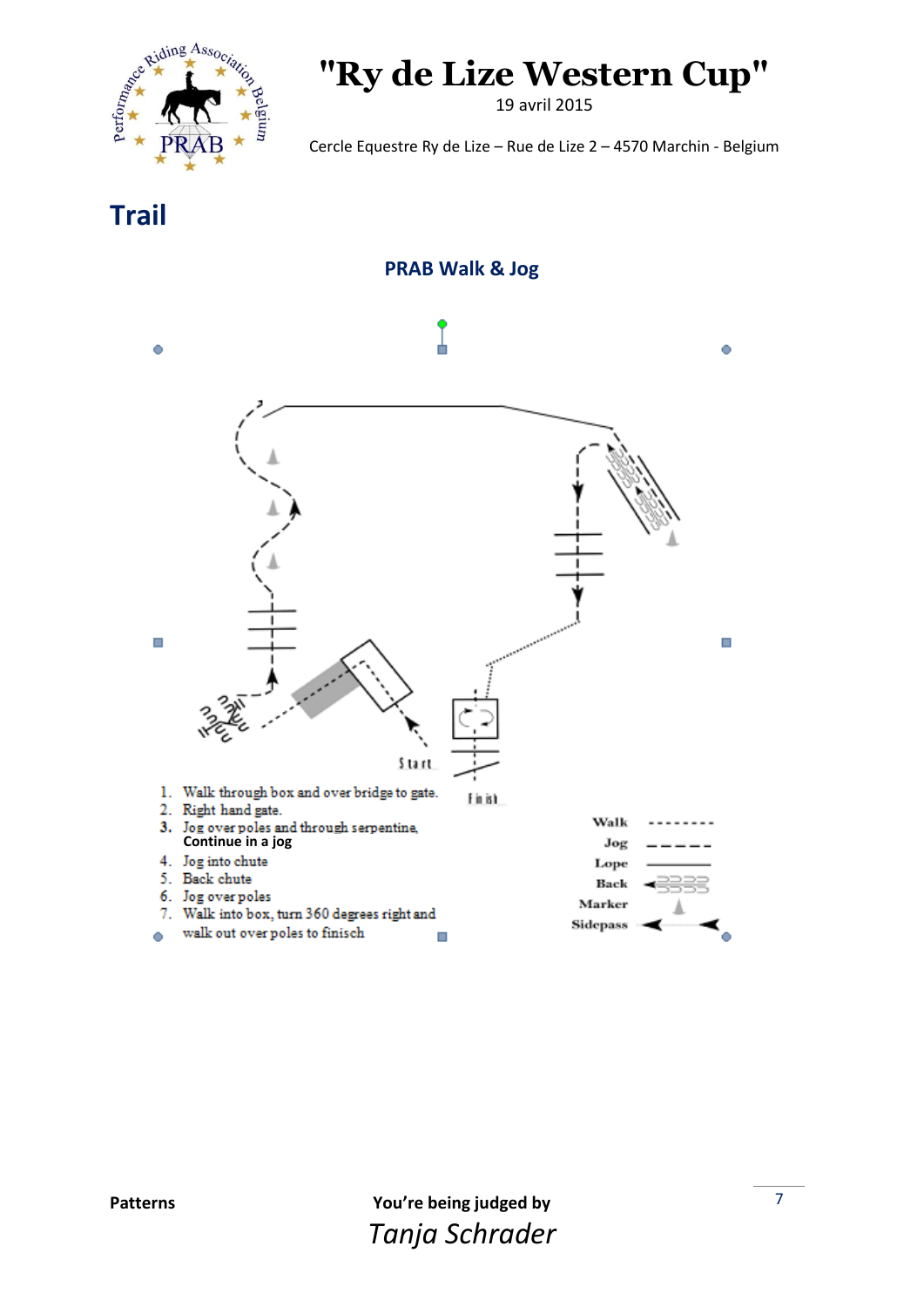

19 avril 2015

Cercle Equestre Ry de Lize – Rue de Lize 2 – 4570 Marchin - Belgium

**Trail**

#### **PRAB: Beginners, Novice Youth, Novice Amateur**

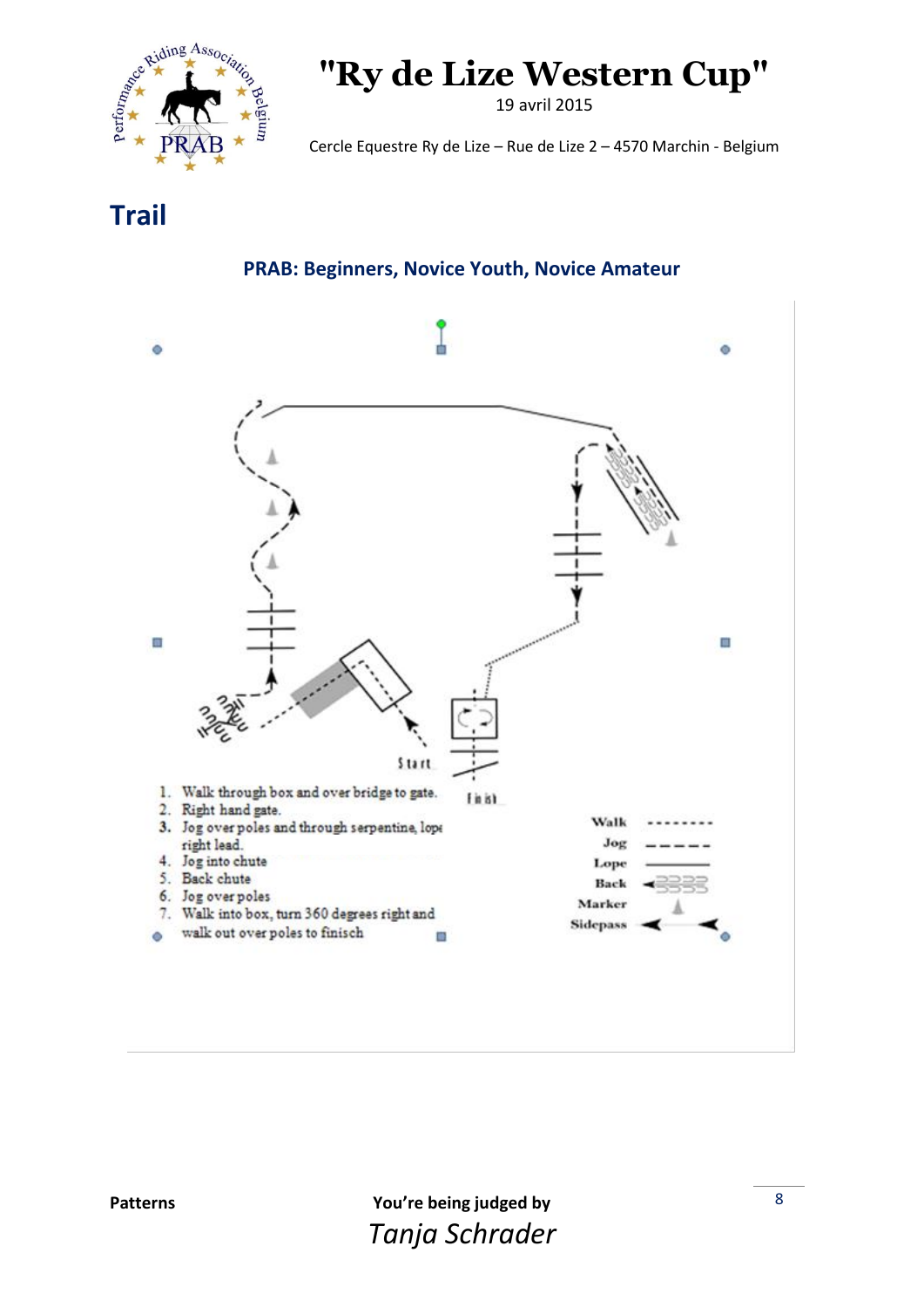

19 avril 2015

Cercle Equestre Ry de Lize – Rue de Lize 2 – 4570 Marchin - Belgium

**Trail**

#### **PRAB: Youth, Amateur & Open Green**



8. Walk into box, turn 360 degrees right and walk out over poles to finish.

**Sidepass**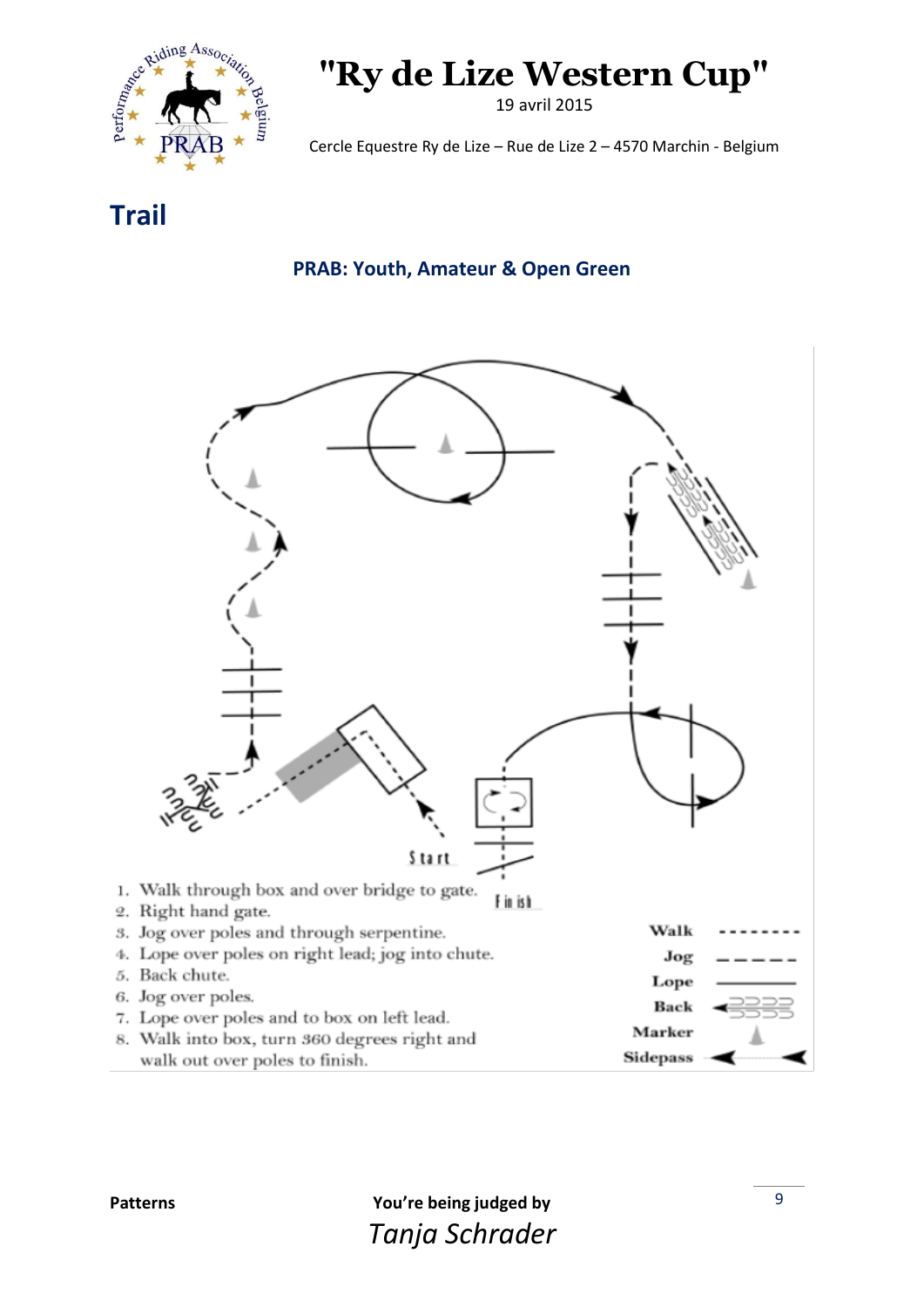

19 avril 2015

Cercle Equestre Ry de Lize – Rue de Lize 2 – 4570 Marchin - Belgium

**Trail**

**PRAB: Open**



8. Walk into box, turn 360 degrees right and walk out over poles to finish.

**Sidepass**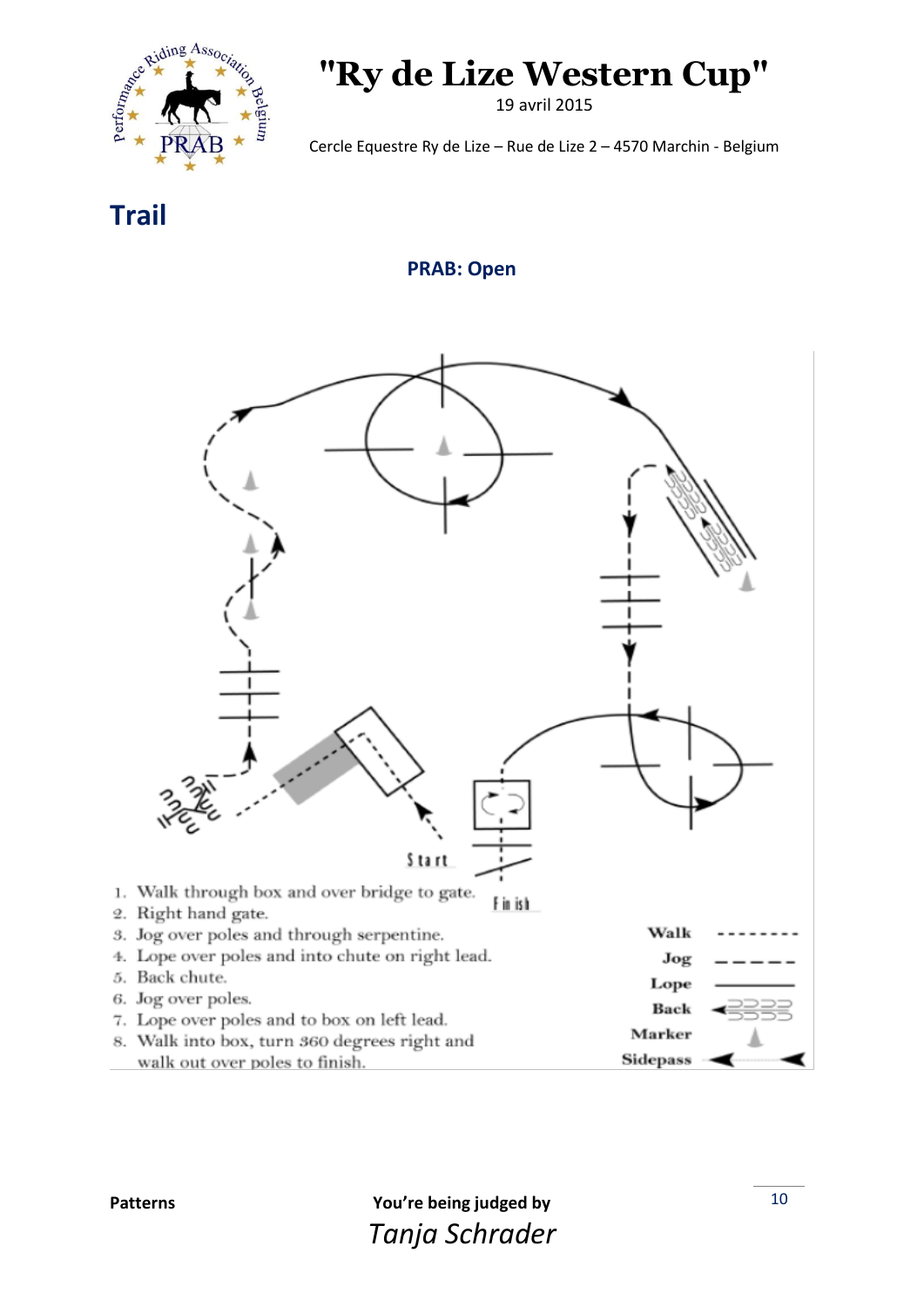

19 avril 2015

Cercle Equestre Ry de Lize – Rue de Lize 2 – 4570 Marchin - Belgium

### **Reining**

#### **PRAB: Beginner (Pattern 6)**



Horse must walk or stop prior to starting pattern.

Beginning at the center of the arena facing the left wall or fence.

- **1.** Complete four spins to the right.
- 2. Complete four spins to the left. Hesitate.
- 3. Beginning on the left lead, complete three circles to the left: the first two circles large and fast; the third circle small and slow. Change leads at the center of the arena.
- 4. Complete three circles to the right: the first two circles large and fast: the third circle small and slow. Change leads at the center of the arena.
- 5. Begin a large fast circle to the left but do not close this circle. Run up the right side of the arena past the center marker and do a right rollback at least 20 feet (6 meters) from the wall or fence - no hesitation.
- 6. Continue back around previous circle but do not close this circle. Run up the left side of the arena past the center marker and do a left rollback at least 20 feet (6 meters) from the wall or fence - no hesitation.
- 7. Continue back around previous circle but do not close this circle. Run up the right side of the arena past the center marker and do a sliding stop at least 20 feet (6 meters) from the wall or fence. Back up at least IO feet (3 meters). Hesitate to demonstrate the completion of the pattern.

Rider may drop bridle to the designated judge.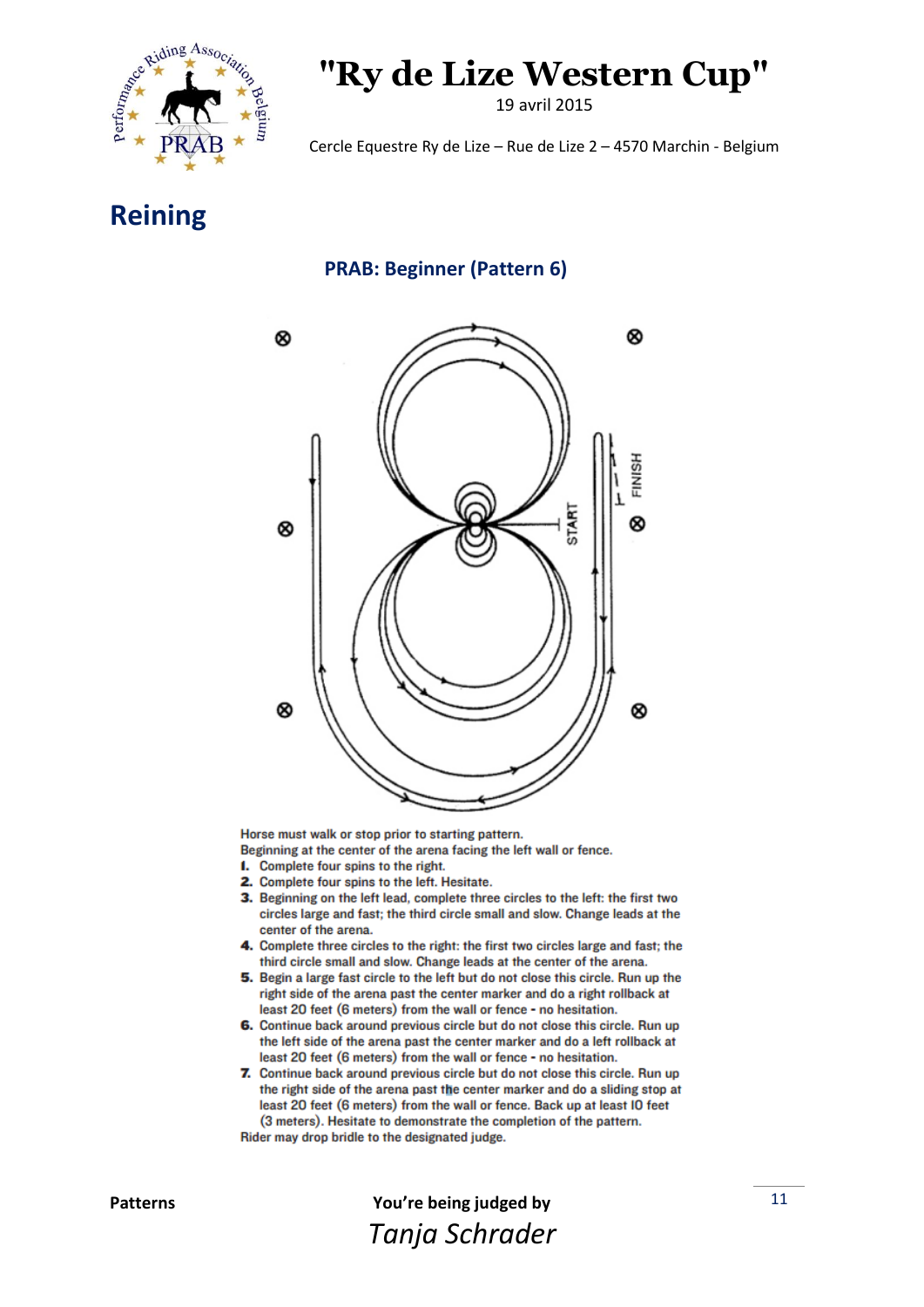

19 avril 2015

Cercle Equestre Ry de Lize – Rue de Lize 2 – 4570 Marchin - Belgium

### **Reining**

#### **PRAB: Youth (Pattern 6)**



Horse must walk or stop prior to starting pattern.

Beginning at the center of the arena facing the left wall or fence.

- **1.** Complete four spins to the right.
- 2. Complete four spins to the left. Hesitate.
- 3. Beginning on the left lead, complete three circles to the left: the first two circles large and fast; the third circle small and slow. Change leads at the center of the arena.
- 4. Complete three circles to the right: the first two circles large and fast: the third circle small and slow. Change leads at the center of the arena.
- 5. Begin a large fast circle to the left but do not close this circle. Run up the right side of the arena past the center marker and do a right rollback at least 20 feet (6 meters) from the wall or fence - no hesitation.
- 6. Continue back around previous circle but do not close this circle. Run up the left side of the arena past the center marker and do a left rollback at least 20 feet (6 meters) from the wall or fence - no hesitation.
- 7. Continue back around previous circle but do not close this circle. Run up the right side of the arena past the center marker and do a sliding stop at least 20 feet (6 meters) from the wall or fence. Back up at least IO feet (3 meters). Hesitate to demonstrate the completion of the pattern.

Rider may drop bridle to the designated judge.